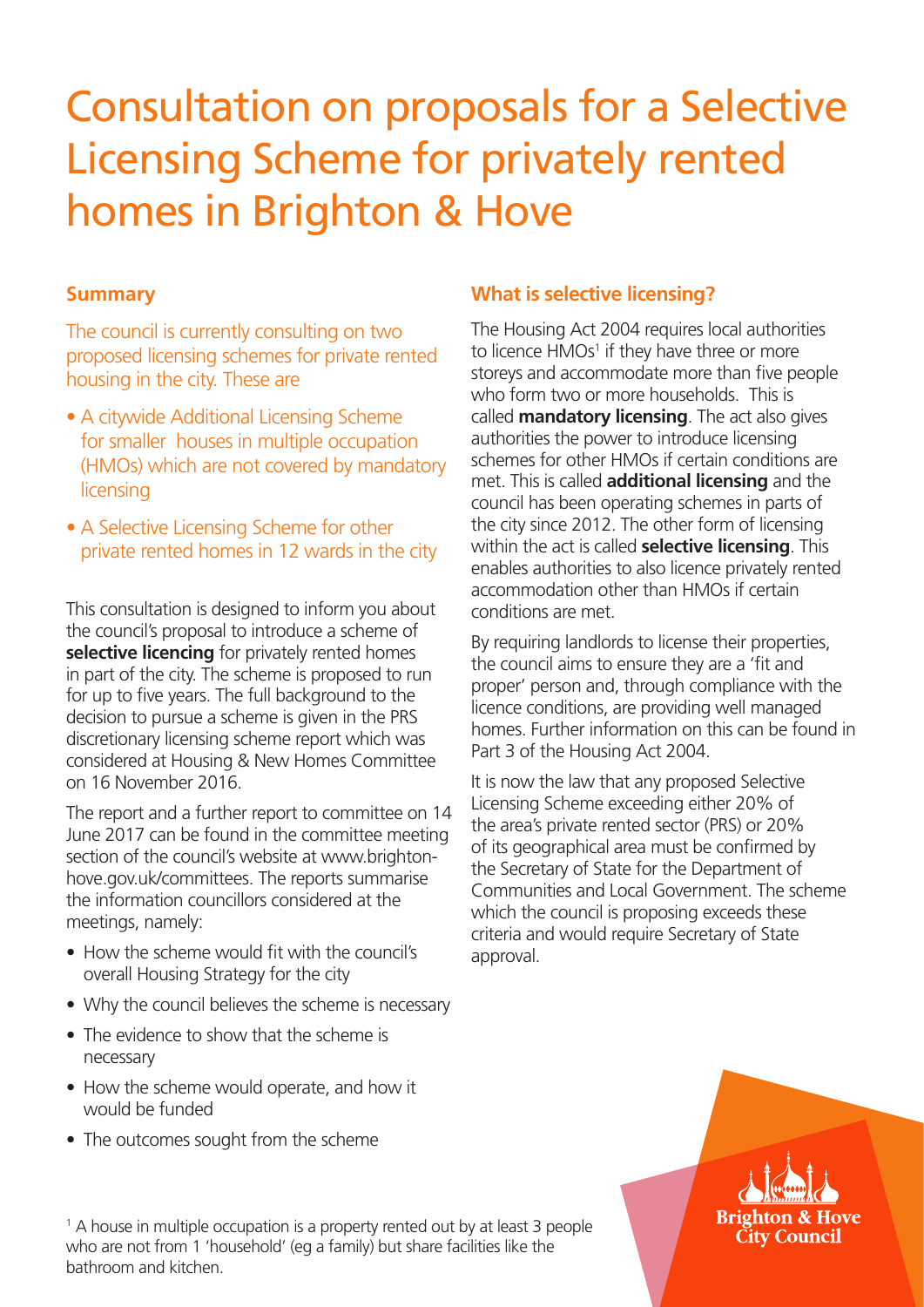## **The proposal**

The proposed Selective Licensing Scheme would apply to 12 wards in the city – St Peter's & North Laine, Regency, Moulsecoomb & Bevendean, Hollingdean & Stanmer, Queen's Park, Hanover & Elm Grove, Brunswick & Adelaide, East Brighton, South Portslade, Central Hove, Westbourne and Preston Park. This could affect approximately 27,000 properties.

With a few exceptions, all private landlords with properties in the proposed area would require a licence for each of their rented properties. Failure to license a property would be a criminal offence and could result in prosecution and an unlimited fine.

#### **Why does the council think licensing is necessary?**

A key theme of the city's Housing Strategy has been the significant growth in the private rented sector (PRS) in Brighton & Hove. In 2011, the census reported that the PRS stood at 37,518 homes, 31% of all housing stock in the city and the ninth largest in England and Wales. The sector increased by 46%, an extra 10,691 homes, between 2001 and 2011. In 2011, 17 of the city's 21 wards exceeded the regional and national average of 15% of households living in private rented homes and the sector is expected to have grown in the six years since 2011.

The increase shows how important the sector is as a source of accommodation in Brighton & Hove. It can provide people with flexible, accessible and good quality homes and the council believes that all tenants should live in a good quality home.

The quality of management and maintenance of the city's PRS homes is inconsistent. The high demand for rented housing means the market will not alone drive up standards. Poor quality or overcrowded housing can impact on people's health and their personal development, particularly for younger people and families. Concerns about housing quality were supported by respondents to the consultation for the Housing Strategy 2015, the Private Sector Housing Scrutiny Panel 2015 and, more recently, the Fairness Commission Report 2016, which calls on the council to take more action to improve the quality of homes and management across the PRS.

Five possible alternative options for tackling problem housing in the city were identified and considered at Housing & New Homes Committee in November 2016. These were

- **A Do nothing**
- **B Use existing reactive powers**
- **C Targeted use of Management Orders**
- **D Area based voluntary accreditation**
- **E Informal area action**

The strengths and weaknesses of each option highlighted that none is expected to bring about the scale of improvement that the evidence suggests is required.

#### **How does selective licensing fit with the council's overall approach to Housing in Brighton & Hove?**

The Housing Strategy 2015 is a key chapter of the Sustainable Community Strategy and a fundamental piece of evidence to support the City Plan and our Local Housing Investment Plan, enabling us to continue our drive to help address the housing needs of the city.

The proposal for a Selective Licensing Scheme forms part of the ambition to deliver good quality housing in the city. Priority 2 of the Housing Strategy 2015 is to improve housing quality. Themes within this priority include the PRS and HMOs. A large majority of respondents to the Housing Strategy consultation wanted the introduction of a register of all private sector landlords and for the council to take action to improve quality and standards.

The Homeless Strategy 2014 identified that homelessness from the PRS is consistently the single biggest cause of homelessness in the city. Improving the standards of accommodation and management in the PRS is seen as one of a number of tools to help reduce homelessness from this sector.

The council therefore recognises the importance of the PRS within the housing market, and indeed makes use of it as a positive housing option. Well managed private rented housing in the city helps the council to meet some of its housing objectives, and is part of an overall, well balanced housing market.

Selective licensing fits with this approach. A licensing scheme which sets out a clear set of conditions and expectations would, it is believed, bring a step-change in the way in which PRS is managed and would tackle the problems which are currently in evidence in parts of the sector.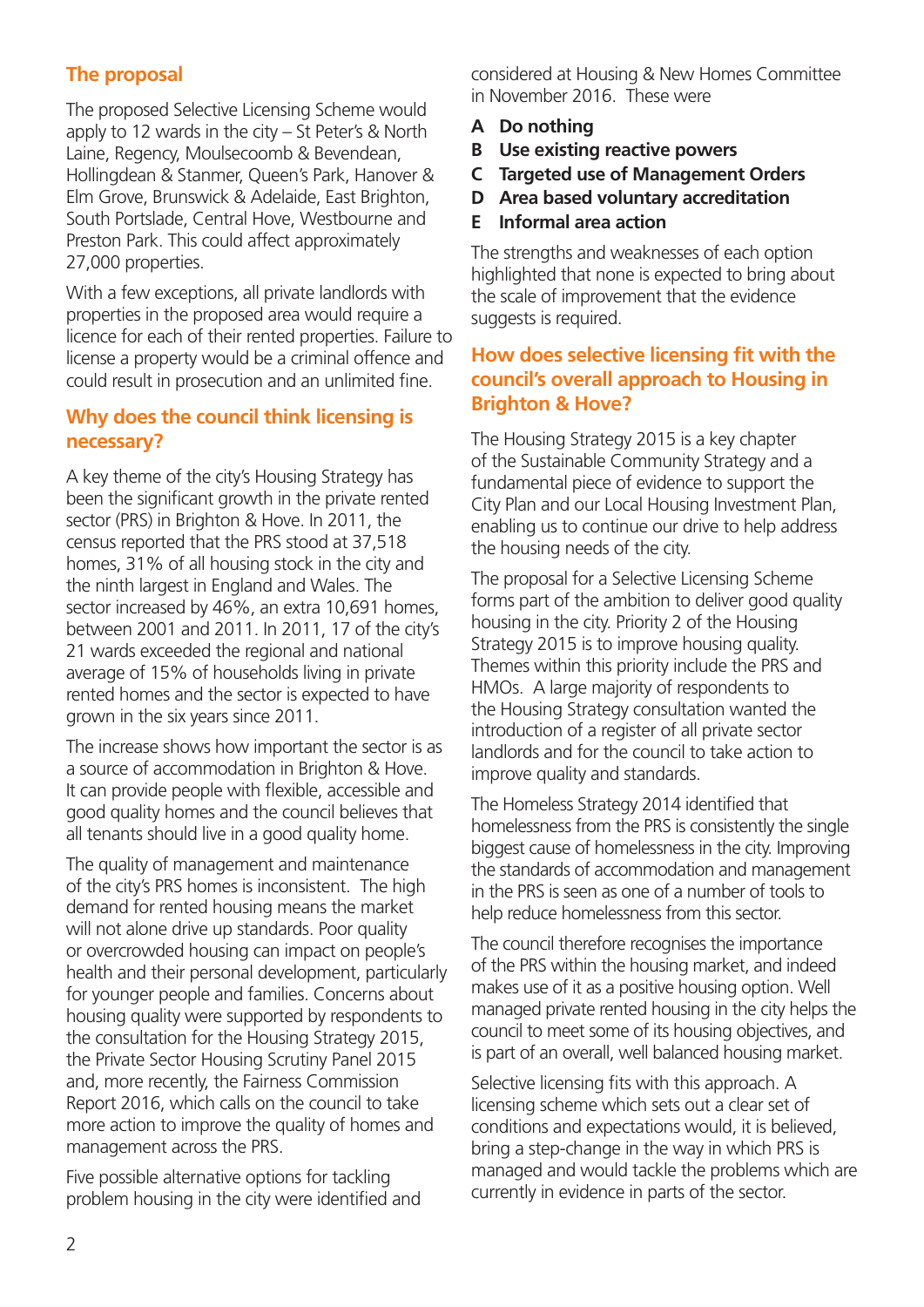#### **What evidence is there to support the proposal?**

The law states that to introduce a Selective Licensing Scheme the council has to demonstrate that the area covered by the scheme is affected by one or more of a range of conditions outlined below. While councils do not need to meet every condition, evidence must be shown to support the condition(s) which are being relied upon. The conditions are:

- Low housing demand (or is likely to become such an area)
- A significant and persistent problem caused by anti-social behaviour (ASB)
- Poor property conditions
- High levels of crime
- High levels of deprivation
- High levels of inward migration

In considering whether to designate an area for selective licensing on the grounds of property conditions, migration, deprivation and crime, the local authority may only make a designation if the area also has a high proportion of property in the private rented sector.

The council considers that there are grounds for a Selective Licensing Scheme based on anti-social behaviour (ASB) and poor property conditions in 12 wards in the city.

The council commissioned independent research<sup>2</sup> to collect the evidence and used a number of sources such as council ASB and noise complaints, police data, requests for assistance to the council's Private Sector Housing Team regarding property disrepair, public health issues, waste complaints and safety concerns, such as dwelling fires.

#### **A high proportion of private rented properties**

The government guidance (DCLG) states that nationally the PRS currently makes up 19% of the total housing stock in England. The current estimate of the proportion of PRS in Brighton & Hove stands at 31% (Census 2011) with three wards in the city having over 50% of properties in the PRS (Brunswick & Adelaide, Regency and Central Hove). The city level is a third higher than the national average with the expectation that the proportion of housing which is privately rented is likely to have risen further since 2011.

#### **Anti-social behaviour**

The research utilised a number of sources of data including police and council ASB and noise complaint and requests for assistance to the council's Private Sector Housing Team regarding waste complaints. It found that where a property is predicted to be a single family private rented dwelling, a request for assistance is 2.4 times more likely than other properties and a noise complaint 1.5 times more likely.

#### **Poor property conditions**

Evidence from the current HMO licensing scheme has highlighted that 88% of the properties required improvements to ensure they are fit and safe for occupation

The council has traditionally made use of its housing powers to improve housing conditions. With the current HMO licensing schemes, housing quality issues identified during property inspections have led to 12,619 special conditions being attached to licences that have resulted in improvements to 2,629 homes, benefitting an estimated 13,000 tenants. Existing licensing schemes however only cover 9% of PRS with the majority not having benefited from these improvements. Our research also confirmed that an average of 80 requests for assistance are made each month relating to disrepair issues, safety concerns, public health issues and waste complaints.

Overall, the analysis undertaken shows that there is a positive correlation between the proportion of PRS in an area and rates of both ASB and poor property conditions<sup>3</sup>. The council believes that the evidence supports a scheme of selective licensing in specified areas within the city. It considers that it is a proportionate, reasonable and strategic response to the issues with management, property standards and ASB affecting some of the city's PRS that existing interventions have not been able to resolve.

Selective licensing is not, however, a stand-alone response. It works alongside the other powers available to the council and the other initiatives that the council has supported to improve the PRS, such as promoting opportunities for energy efficiency improvements in homes; attendance and ongoing dialogue through community meetings, landlord/ agent meetings and student fairs; and through responding to service requests.

3 <sup>2</sup> The case for an extension to discretionary property licensing in Brighton & Hove - Report by Mayhew Harper Associated Ltd September 2016 <sup>3</sup> The case for an extension to discretionary property licensing in Brighton & Hove - Report by Mayhew Harper Associated Ltd September 2016